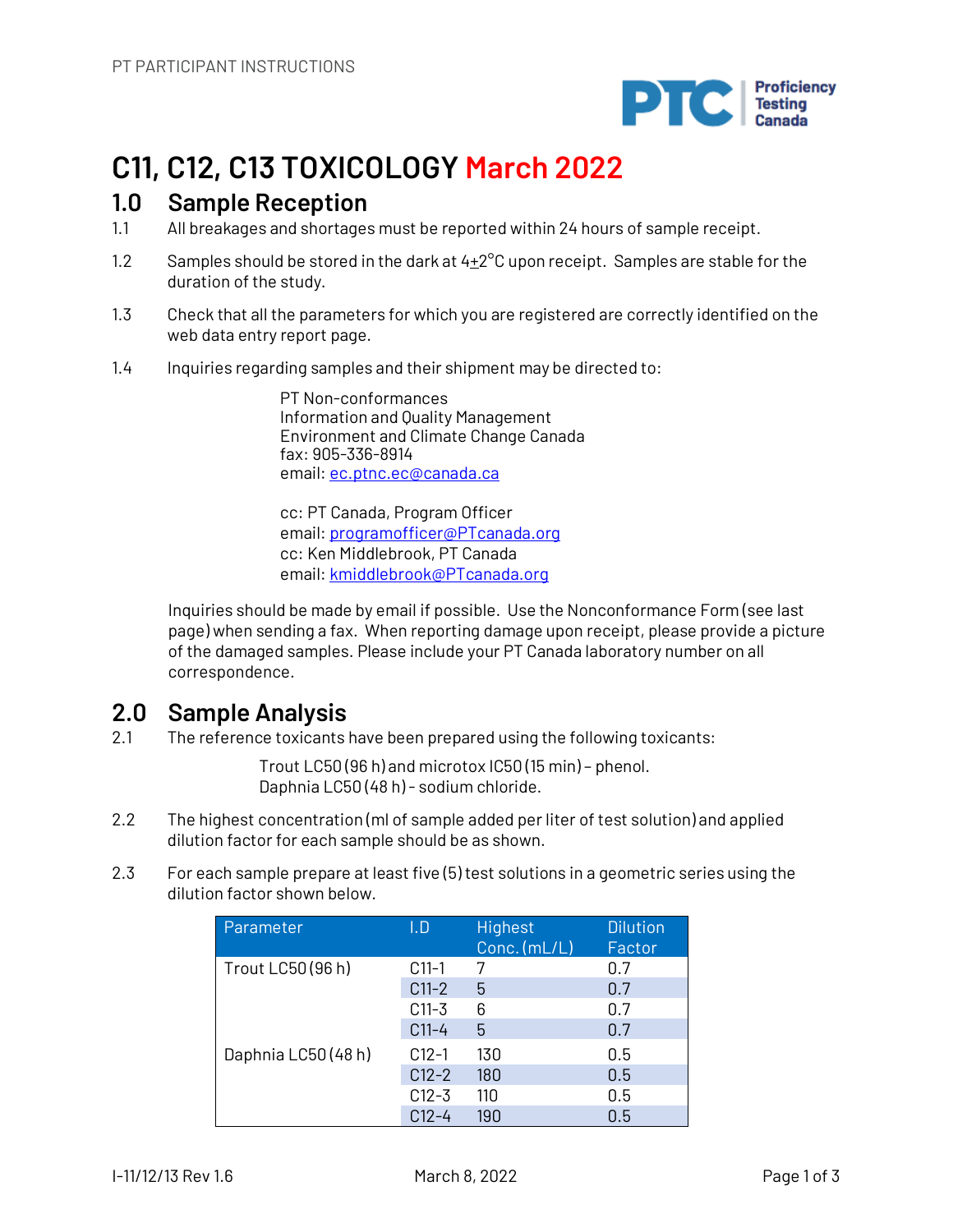| Parameter              | I.D       | <b>Highest</b><br>Conc. (mL/L) | <b>Dilution</b><br>Factor |
|------------------------|-----------|--------------------------------|---------------------------|
| Microtox IC50 (15 min) | $C13-1$   | 80                             | 0.5                       |
|                        | $C13-2$   | 90                             | 0.5                       |
|                        | $C13 - 3$ | 30                             | 0.5                       |
|                        | $C13 - 4$ | 50                             | 0.5                       |

- 2.5 For Microtox, the top concentration is prepared in a volumetric flask with dilution water (i.e. deionized water). This solution is then pipetted into the cuvettes as the sample and diluted with the appropriate diluent using a 0.5 dilution factor, as per standard test procedure.
- 2.6 Use volumetric labware and laboratory dilution water to prepare the dilution series for Daphnia and rainbow trout.
- 2.7 Proceed with testing using the routine analytical method identified in your recent application to the PTC program.
- 2.8 For trout and daphnia, calculate the results using the preferred statistical method for the data as determined by following the flowsheet in Figure 4 of the Environment Canada test method EPS 1/RM/46. For microtox calculate the IC50 using the Microbics computer program.

### **3.0 Reporting Results**

- 3.1 Report data using the web-data-entry system in the units indicated.
- 3.2 Report results with 95% confidence limits. Also provide information on method, date analyzed, dilution water data, and name and telephone number of laboratory contact.

## **4.0 Safety**

4.1 The PT samples are designed for use by laboratory professionals familiar with environmental samples and potentially hazardous materials.